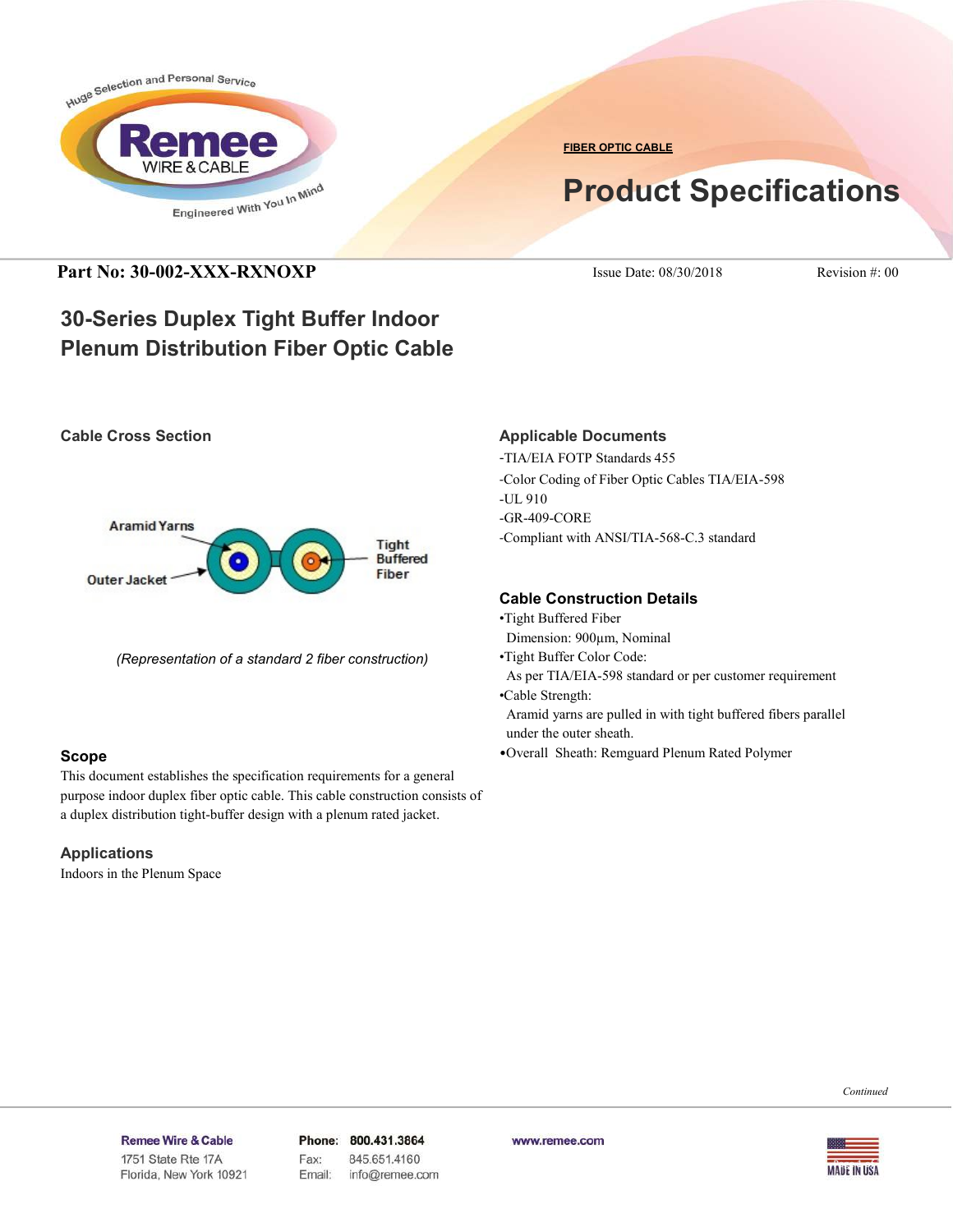

| Remee Products Part<br>Number | Number<br>of Fibers | Cable OD<br>in $(mm)$            | Weight<br>$lb/1000ft$ (kg/km) |
|-------------------------------|---------------------|----------------------------------|-------------------------------|
| <b>30-002-XXX-RXNONP</b>      |                     | $0.118 \times 0.255$ (3.0 x 6.5) | 12(18)                        |
| 30-002-XXX-RXNOGP             |                     | $0.079 \times 0.173$ (2.0 x 4.4) | 6(9)                          |

| <b>Jacket Color</b> |              |  |  |
|---------------------|--------------|--|--|
| Designation         | Color        |  |  |
| B                   | <b>Black</b> |  |  |
| Y                   | Yellow       |  |  |
| Z                   | Orange       |  |  |
| A                   | Aqua         |  |  |
| М                   | Violet       |  |  |

| Maximum Attenuation dB/km<br>Fiber Type $(P/N)$ |        |         | Overfill Launch Min<br>Bandwidth<br>(MHz-km) |         | EMBc<br>$(MHz-km)$ | Gigabit Ethernet Mini-<br>mum Link Distance<br>(Meters) |      | 10 Gigabit Ethernet<br>Minimum Link Dis-<br>tance (Meters) |         |        |                          |
|-------------------------------------------------|--------|---------|----------------------------------------------|---------|--------------------|---------------------------------------------------------|------|------------------------------------------------------------|---------|--------|--------------------------|
|                                                 | 850 nm | 1300 nm | $1310$ nm                                    | 1550 nm | 850 nm             | 1300 nm                                                 |      | 850 nm                                                     | 1300 nm | 850 nm | 1300 nm                  |
| $62.5\mu m$ OM1 1GIG (22J)                      | 3.2    | 1.0     | N/A                                          | N/A     | 200                | 600                                                     | N/A  | 300                                                        | 550     | 32     | ٠                        |
| 50um OM2 10GIG (12D)                            | 3.0    | 1.0     | N/A                                          | N/A     | 750                | 500                                                     | N/A  | 800                                                        | 550     | 150    | $\overline{\phantom{a}}$ |
| 50um OM3 10GIG (12N)                            | 3.0    | 1.0     | N/A                                          | N/A     | 1500               | 500                                                     | 2000 | 1000                                                       | 550     | 300    | $\overline{\phantom{a}}$ |
| 50um OM4 10GIG (12V)                            | 3.0    | 1.0     | N/A                                          | N/A     | 3500               | 500                                                     | 4700 | 1040                                                       | 550     | 550    | ٠                        |
| SM OS2 G.652.D (76K)                            | N/A    | N/A     | 0.40                                         | 0.30    | N/A                | N/A                                                     | N/A  | N/A                                                        | 5000    | N/A    | 10000                    |
| SM OS2 G.652.D (74K)                            | N/A    | N/A     | 0.35                                         | 0.25    | N/A                | N/A                                                     | N/A  | N/A                                                        | 5000    | N/A    | 10000                    |
| SM OS2 G.652.D/G.657.A1 BIF (76U)*              | N/A    | N/A     | 0.40                                         | 0.30    | N/A                | N/A                                                     | N/A  | N/A                                                        | 5000    | N/A    | 10000                    |
| SM OS2 G.652.D/G.657.A2, B2 BIF (76F)**         | N/A    | N/A     | 0.40                                         | 0.30    | N/A                | N/A                                                     | N/A  | N/A                                                        | 5000    | N/A    | 10000                    |

 *\* G.657.A1 (76U) Mandrel Radius of 10mm, 1 turn at 1550nm with an induced attenuation of ≤0.50dB*

 *\*\* G.657.A2,B2 (76F) Mandrel Radius of 7.5mm, 1 turn at 1550nm with an induced attenuation of ≤0.40dB*

 *Please call the factory for all other fiber types*

Remee Wire & Cable Issue No.: 05 Florida, New York 10921 Phone: 800.431.3864 Fax: 845.651.4160 info@remee.com Email:

www.remee.com